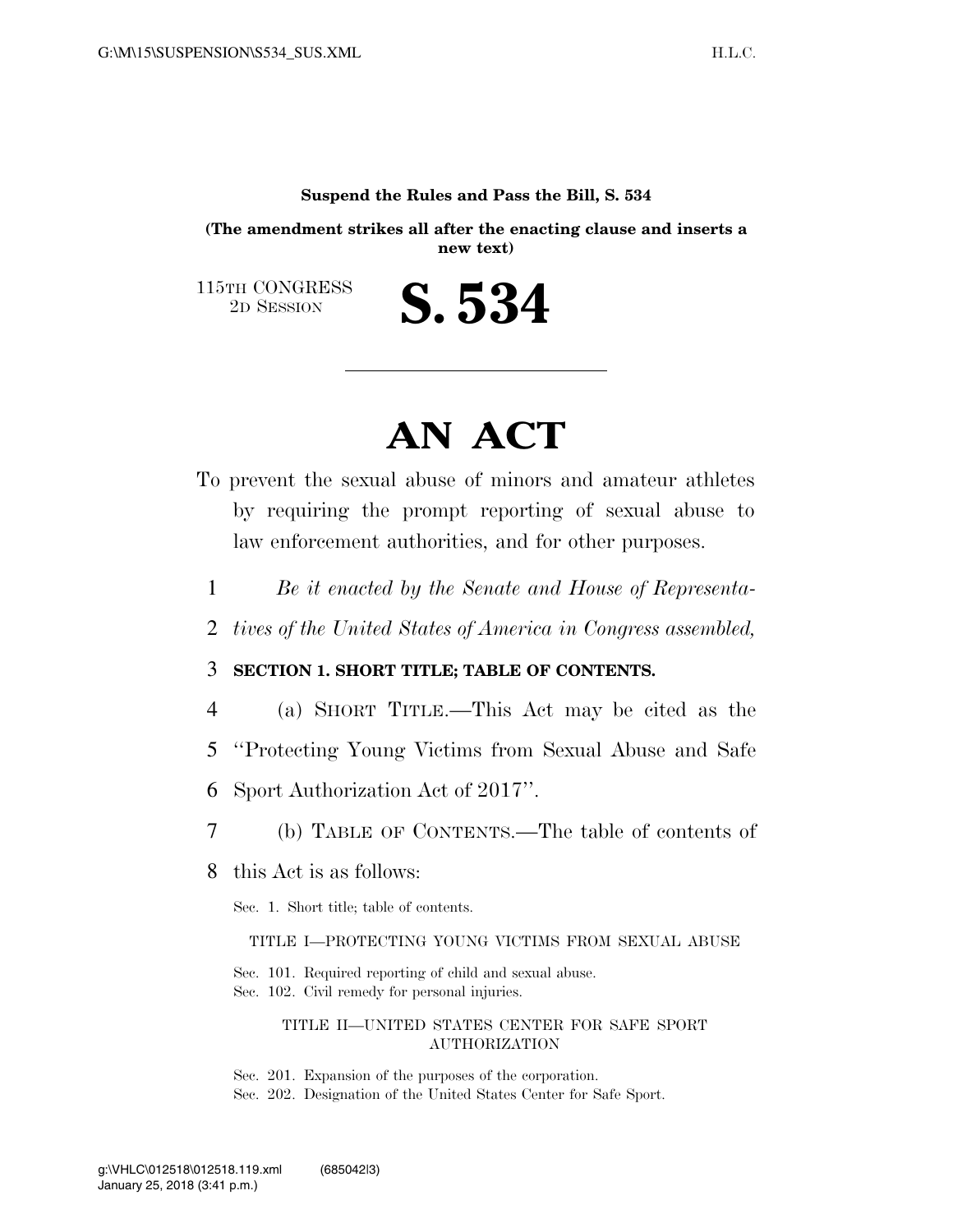|                | Sec. 203. Additional requirements for granting sanctions for amateur athletic<br>competitions. |
|----------------|------------------------------------------------------------------------------------------------|
|                | Sec. 204. General requirements for youth-serving amateur sports organizations.                 |
| 1              | TITLE I-PROTECTING YOUNG                                                                       |
| $\overline{2}$ | <b>VICTIMS FROM SEXUAL ABUSE</b>                                                               |
| 3              | SEC. 101. REQUIRED REPORTING OF CHILD AND SEXUAL                                               |
| $\overline{4}$ | <b>ABUSE.</b>                                                                                  |
| 5              | (a) REPORTING REQUIREMENT.—Section 226 of the                                                  |
| 6              | Victims of Child Abuse Act of $1990$ (34 U.S.C. 20341)                                         |
| 7              | is amended—                                                                                    |
| 8              | $(1)$ in subsection $(a)$ —                                                                    |
| 9              | $(A)$ by striking "A person who" and insert-                                                   |
| 10             | ing the following:                                                                             |
| 11             | ``(1)<br>COVERED PROFESSIONALS.—A person                                                       |
| 12             | who"; and                                                                                      |
| 13             | (B) by adding at the end the following:                                                        |
| 14             | "(2) COVERED INDIVIDUALS.—A covered indi-                                                      |
| 15             | vidual who learns of facts that give reason to suspect                                         |
| 16             | that a child has suffered an incident of child abuse,                                          |
| 17             | including sexual abuse, shall as soon as possible                                              |
| 18             | make a report of the suspected abuse to the agency                                             |
| 19             | designated by the Attorney General under subsection                                            |
| 20             | $(d).$ ";                                                                                      |
| 21             | $(2)$ in subsection (b), in the matter preceding                                               |
| 22             | paragraph $(1)$ , by striking "subsection $(a)$ " and in-                                      |
| 23             | serting "subsection $(a)(1)$ ";                                                                |
| 24             | $(3)$ in subsection $(e)$ —                                                                    |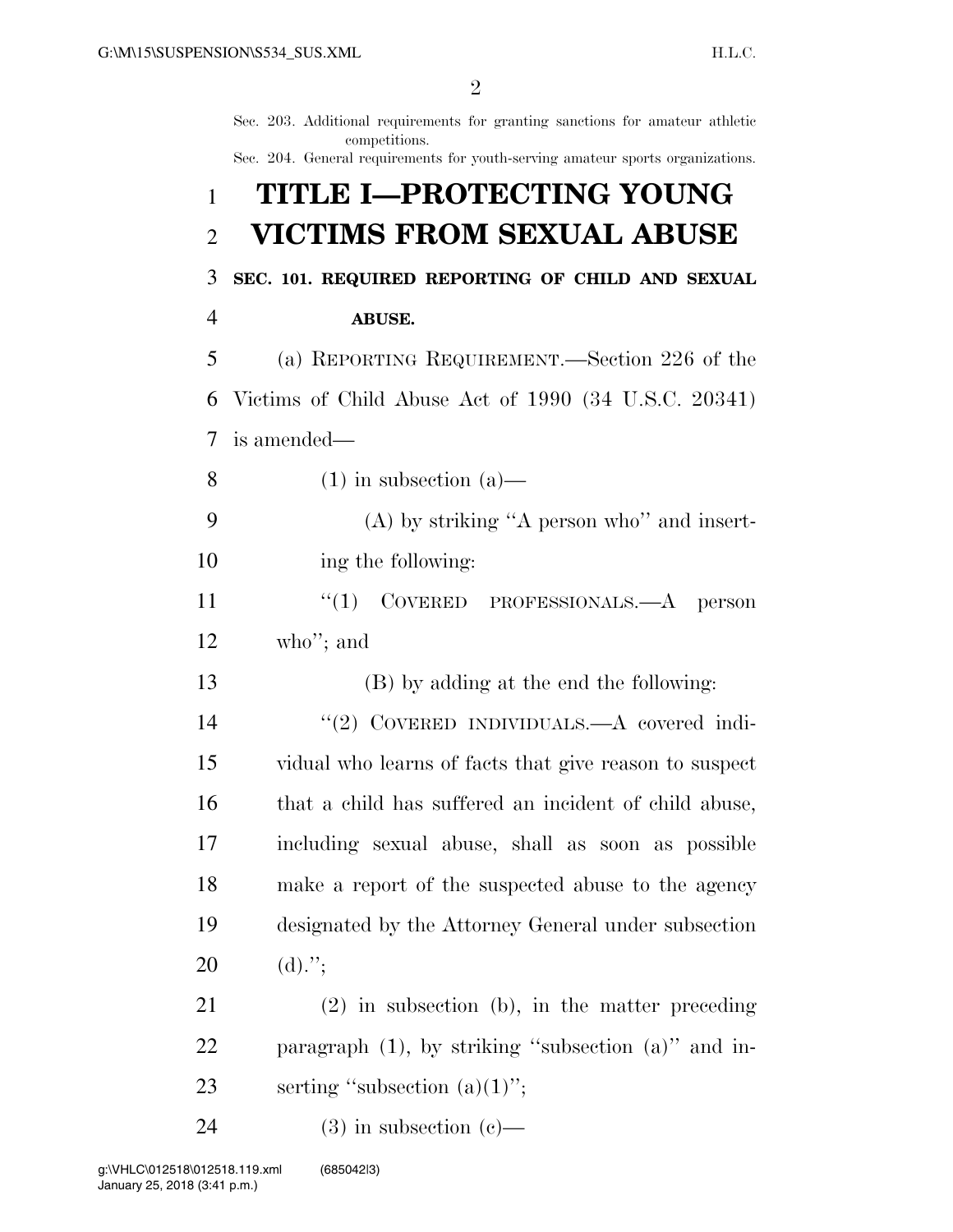| $\mathbf{1}$   | $(A)$ in paragraph $(7)$ , by striking "and" at         |
|----------------|---------------------------------------------------------|
| $\overline{2}$ | the end;                                                |
| 3              | $(B)$ in paragraph $(8)$ , by striking the pe-          |
| $\overline{4}$ | riod at the end and inserting a semicolon; and          |
| 5              | (C) by adding at the end the following:                 |
| 6              | $(9)$ the term 'covered individual' means an            |
| 7              | adult who is authorized, by a national governing        |
| 8              | body, a member of a national governing body, or an      |
| 9              | amateur sports organization that participates in        |
| 10             | interstate or international amateur athletic competi-   |
| 11             | tion, to interact with a minor or amateur athlete at    |
| 12             | an amateur sports organization facility or at any       |
| 13             | event sanctioned by a national governing body, a        |
| 14             | member of a national governing body, or such an         |
| 15             | amateur sports organization;                            |
| 16             | $\lq(10)$ the term 'event' includes travel, lodging,    |
| 17             | practice, competition, and health or medical treat-     |
| 18             | ment;                                                   |
| 19             | $"(11)$ the terms 'amateur athlete', 'amateur'          |
| 20             | athletic competition', 'amateur sports organization',   |
| 21             | 'international amateur athletic competition', and 'na-  |
| 22             | tional governing body' have the meanings given the      |
| 23             | terms in section $220501(b)$ of title 36, United States |

Code; and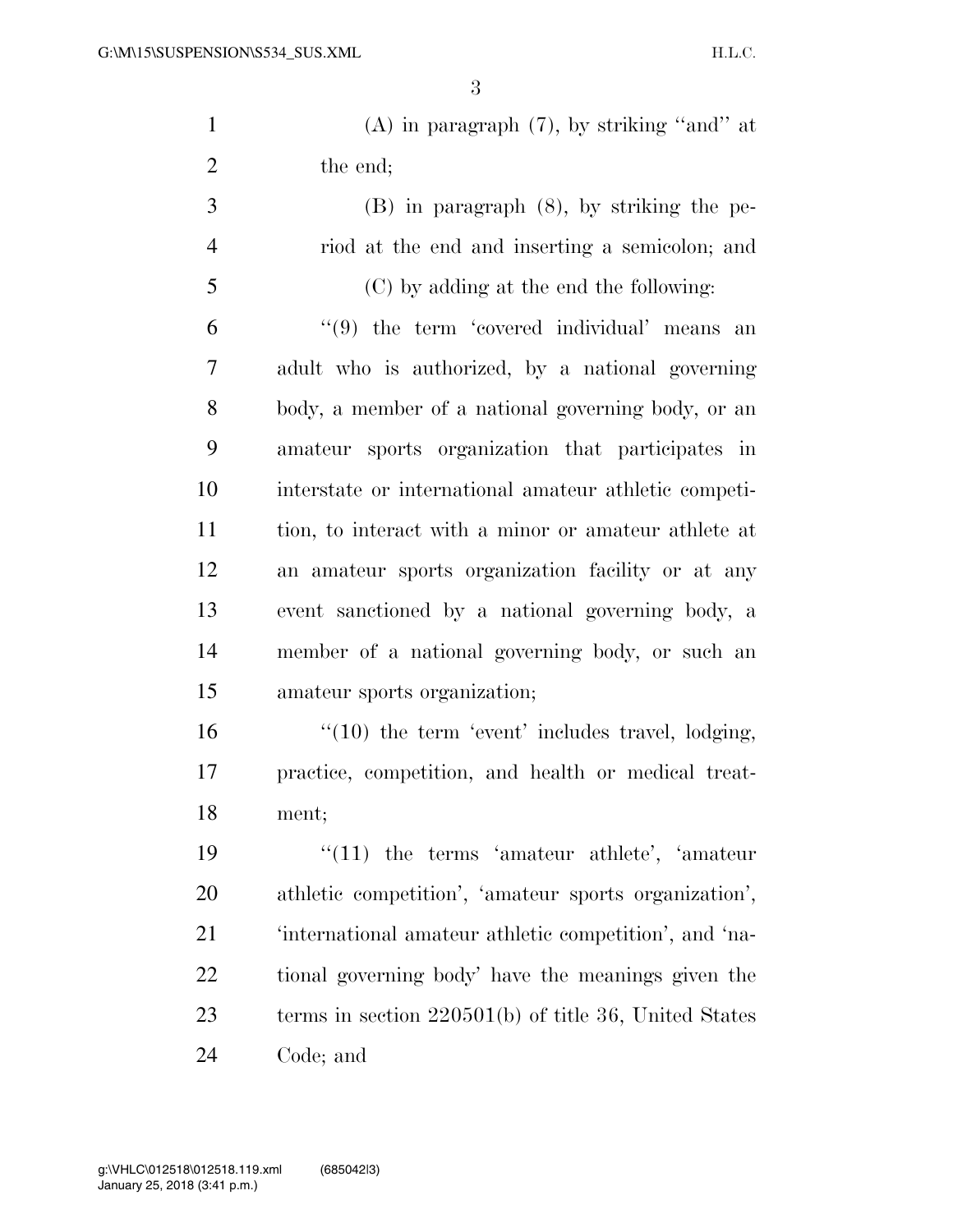| $\mathbf{1}$   | $\cdot\cdot(12)$ the term 'as soon as possible' means       |
|----------------|-------------------------------------------------------------|
| $\overline{2}$ | within a $24$ -hour period.";                               |
| 3              | $(4)$ in subsection $(d)$ , in the first sentence, by       |
| $\overline{4}$ | inserting "and for all covered individuals" after "re-      |
| 5              | side";                                                      |
| 6              | $(5)$ in subsection (f), in the first sentence—             |
| 7              | (A) by striking "and on all" and inserting                  |
| 8              | "on all"; and                                               |
| 9              | (B) by inserting "and for all covered indi-                 |
| 10             | viduals," after "lands,";                                   |
| 11             | $(6)$ in subsection (h), by inserting "and all cov-         |
| 12             | ered individuals," after "facilities,"; and                 |
| 13             | $(7)$ by adding at the end the following:                   |
| 14             | "(i) RULE OF CONSTRUCTION.—Nothing in this sec-             |
| 15             | tion shall be construed to require a victim of child abuse  |
| 16             | to self-report the abuse.".                                 |
| 17             | (b) PENALTY FOR FAILURE TO REPORT.—Section                  |
|                | 18 2258 of title 18, United States Code, is amended by in-  |
| 19             | serting "or a covered individual as described in subsection |
| 20             | $(a)(2)$ of such section 226 who," after "facility,".       |
| 21             | SEC. 102. CIVIL REMEDY FOR PERSONAL INJURIES.               |
| 22             | Section 2255 of title 18, United States Code, is            |
| 23             | amended—                                                    |
| 24             | $(1)$ by striking subsection $(a)$ and inserting the        |
| 25             | following:                                                  |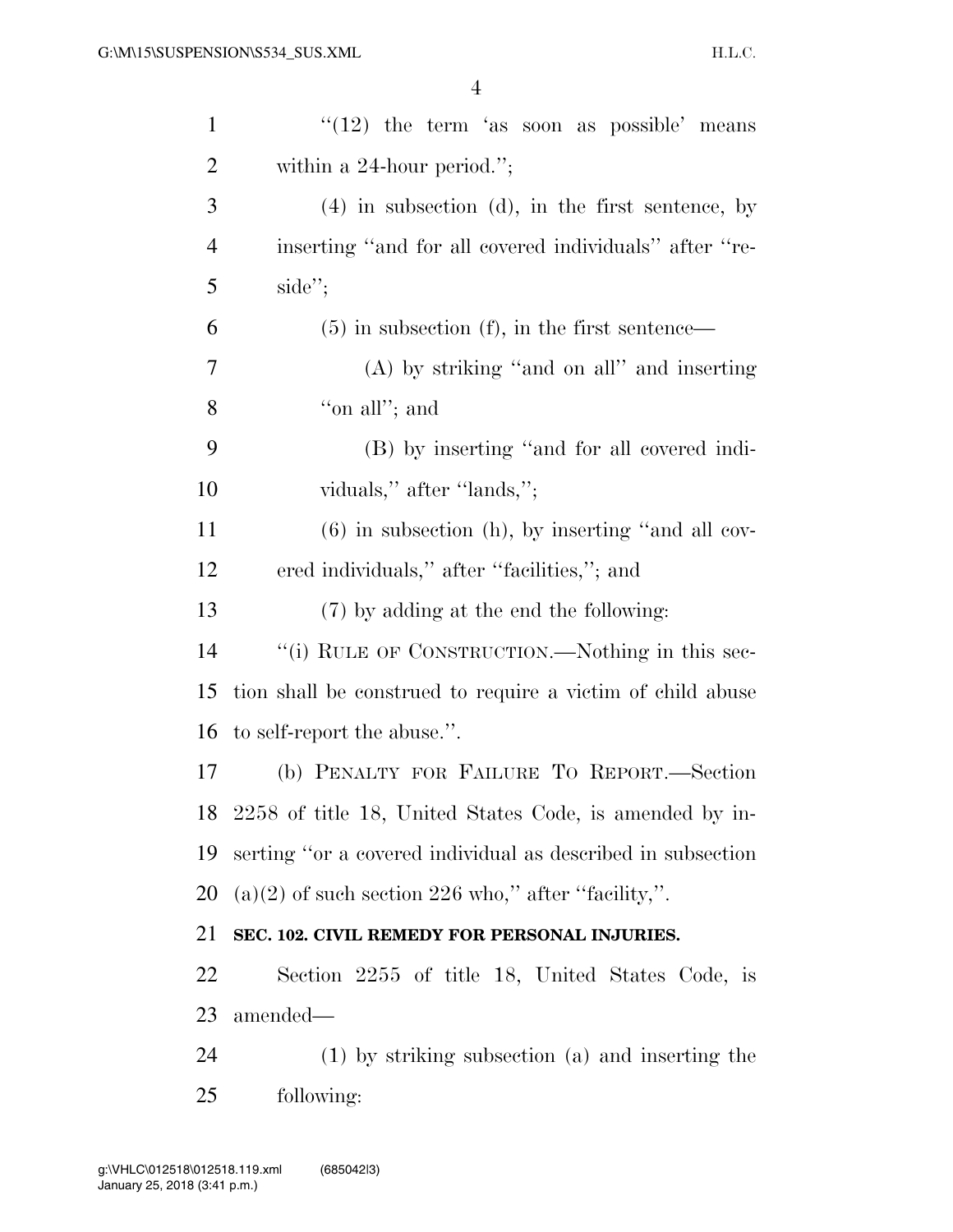''(a) IN GENERAL.—Any person who, while a minor, was a victim of a violation of section 1589, 1590, 1591, 2241(c), 2242, 2243, 2251, 2251A, 2252, 2252A, 2260, 2421, 2422, or 2423 of this title and who suffers personal injury as a result of such violation, regardless of whether the injury occurred while such person was a minor, may sue in any appropriate United States District Court and shall recover the actual damages such person sustains or liquidated damages in the amount of \$150,000, and the cost of the action, including reasonable attorney's fees and other litigation costs reasonably incurred. The court may also award punitive damages and such other preliminary and equitable relief as the court determines to be appro- priate.''; (2) in subsection (b), by striking ''filed within'' and all that follows through the end and inserting the following: ''filed— 18 ''(1) not later than 10 years after the date on which the plaintiff reasonably discovers the later of—  $\langle (A)$  the violation that forms the basis for 22 the claim; or 23 "'(B) the injury that forms the basis for

the claim; or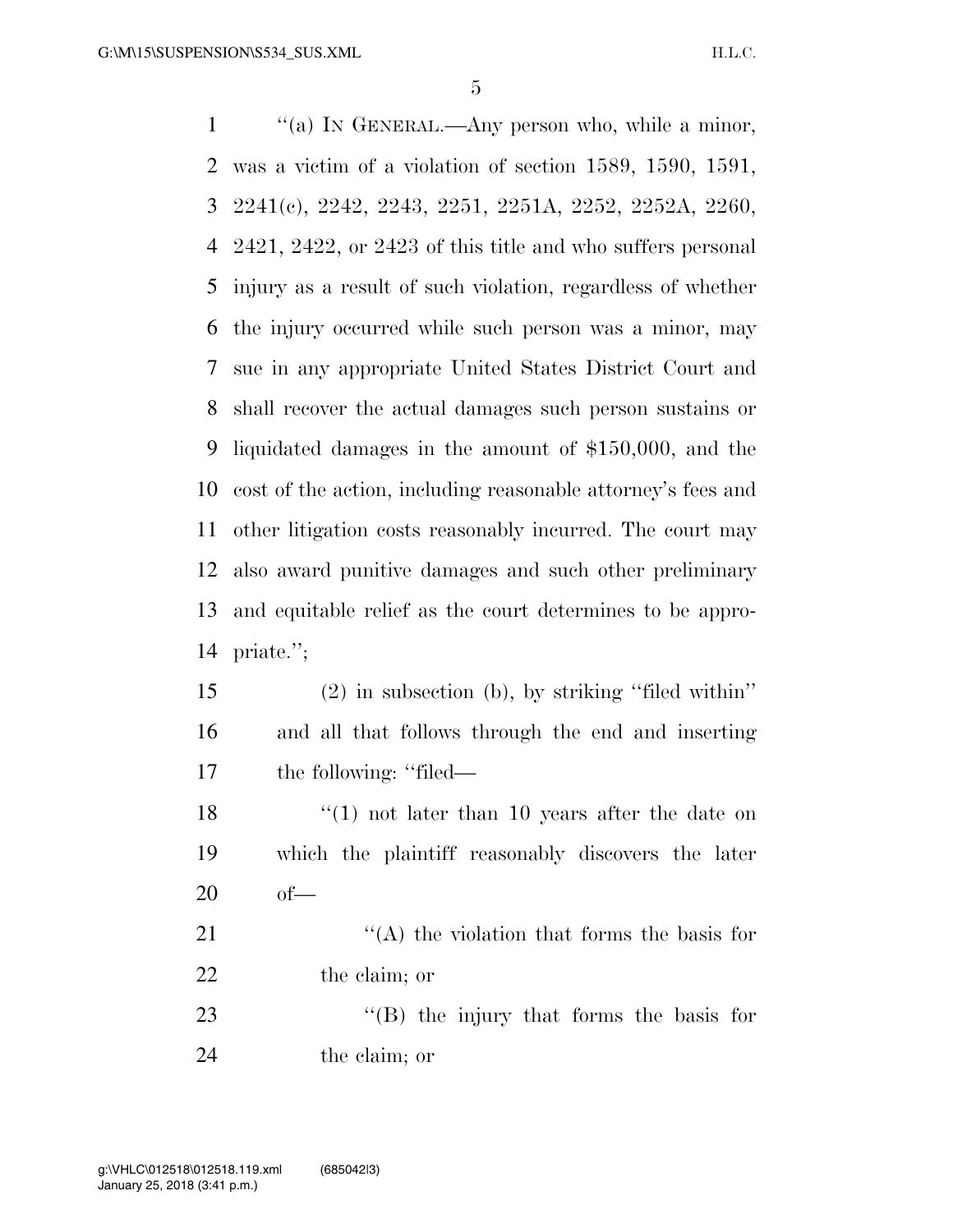| $\mathbf{1}$   | $\lq(2)$ not later than 10 years after the date on    |
|----------------|-------------------------------------------------------|
| $\overline{2}$ | which the victim reaches 18 years of age."; and       |
| 3              | $(3)$ by adding at the end the following:             |
| 4              | "(c) VENUE; SERVICE OF PROCESS.—                      |
| 5              | "(1) VENUE.—Any action brought under sub-             |
| 6              | section (a) may be brought in the district court of   |
| 7              | the United States that meets applicable require-      |
| 8              | ments relating to venue under section 1391 of title   |
| 9              | 28.                                                   |
| 10             | "(2) SERVICE OF PROCESS.—In an action                 |
| 11             | brought under subsection (a), process may be served   |
| 12             | in any district in which the defendant—               |
|                | $\lq\lq$ (A) is an inhabitant; or                     |
| 13             |                                                       |
| 14             | "(B) may be found.".                                  |
| 15             | TITLE II—UNITED STATES CEN-                           |
| 16             | TER FOR SAFE SPORT AU-                                |
| 17             | <b>THORIZATION</b>                                    |
| 18             | SEC. 201. EXPANSION OF THE PURPOSES OF THE CORPORA-   |
| 19             | TION.                                                 |
| 20             | Section 220503 of title 36, United States Code, is    |
| 21             | amended—                                              |
| 22             | $(1)$ in paragraph $(13)$ , by striking "; and" and   |
| 23             | inserting a semicolon;                                |
| 24             | $(2)$ in paragraph $(14)$ , by striking the period at |
| 25             | the end and inserting "; and"; and                    |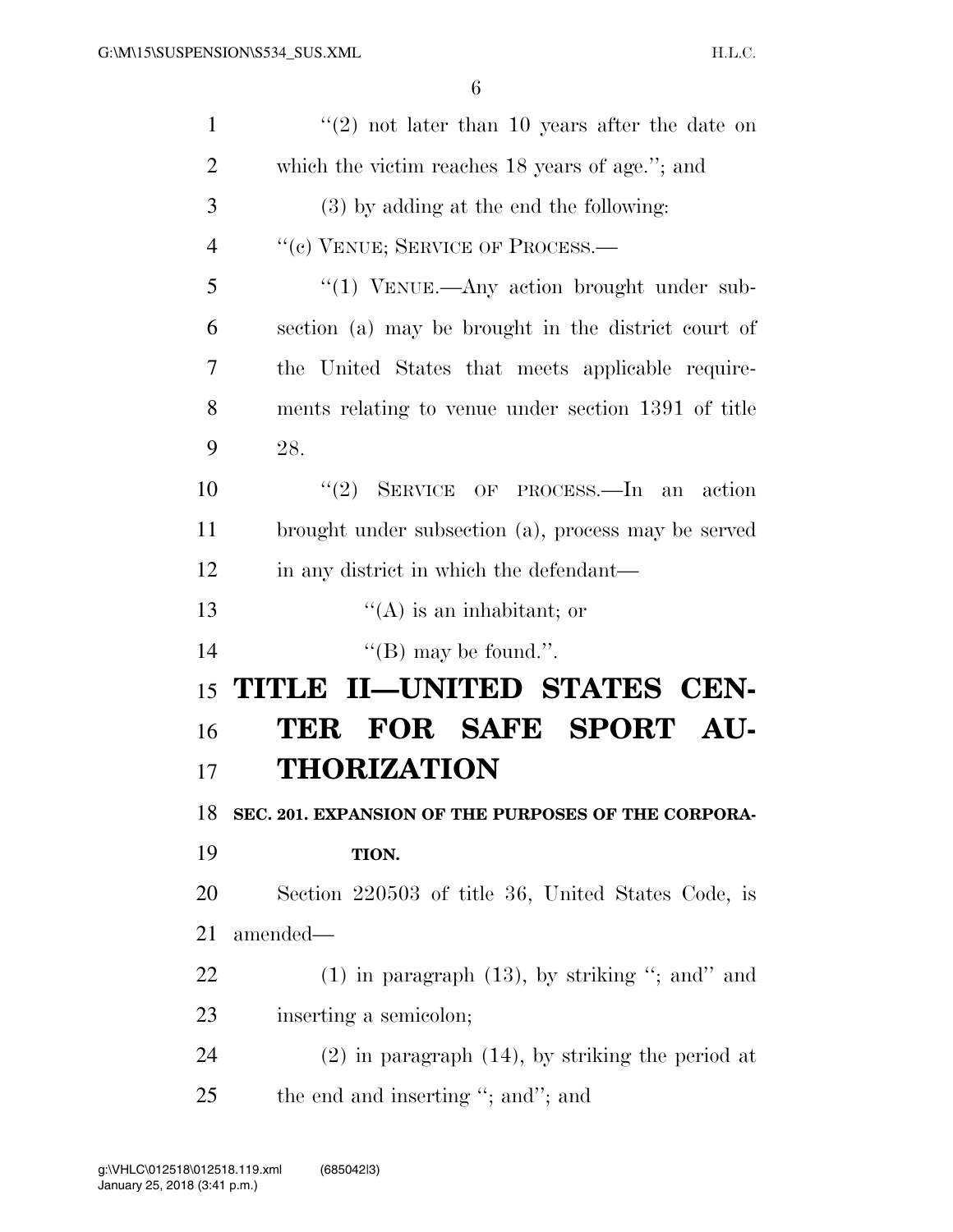(3) by adding at the end the following: ''(15) to promote a safe environment in sports that is free from abuse, including emotional, phys- ical, and sexual abuse, of any amateur athlete.''. **SEC. 202. DESIGNATION OF THE UNITED STATES CENTER FOR SAFE SPORT.**  (a) IN GENERAL.—Chapter 2205 of title 36, United States Code, is amended by adding at the end the fol- lowing: **''Subchapter III—United States Center for Safe Sport ''§ 220541. Designation of United States Center for Safe Sport**  ''(a) IN GENERAL.—The United States Center for Safe Sport shall—  $\mathbf{16}$   $\mathbf{10}$  serve as the independent national safe sport organization and be recognized worldwide as the independent national safe sport organization for the United States; ''(2) exercise jurisdiction over the corporation, each national governing body, and each paralympic sports organization with regard to safeguarding amateur athletes against abuse, including emotional, physical, and sexual abuse, in sports;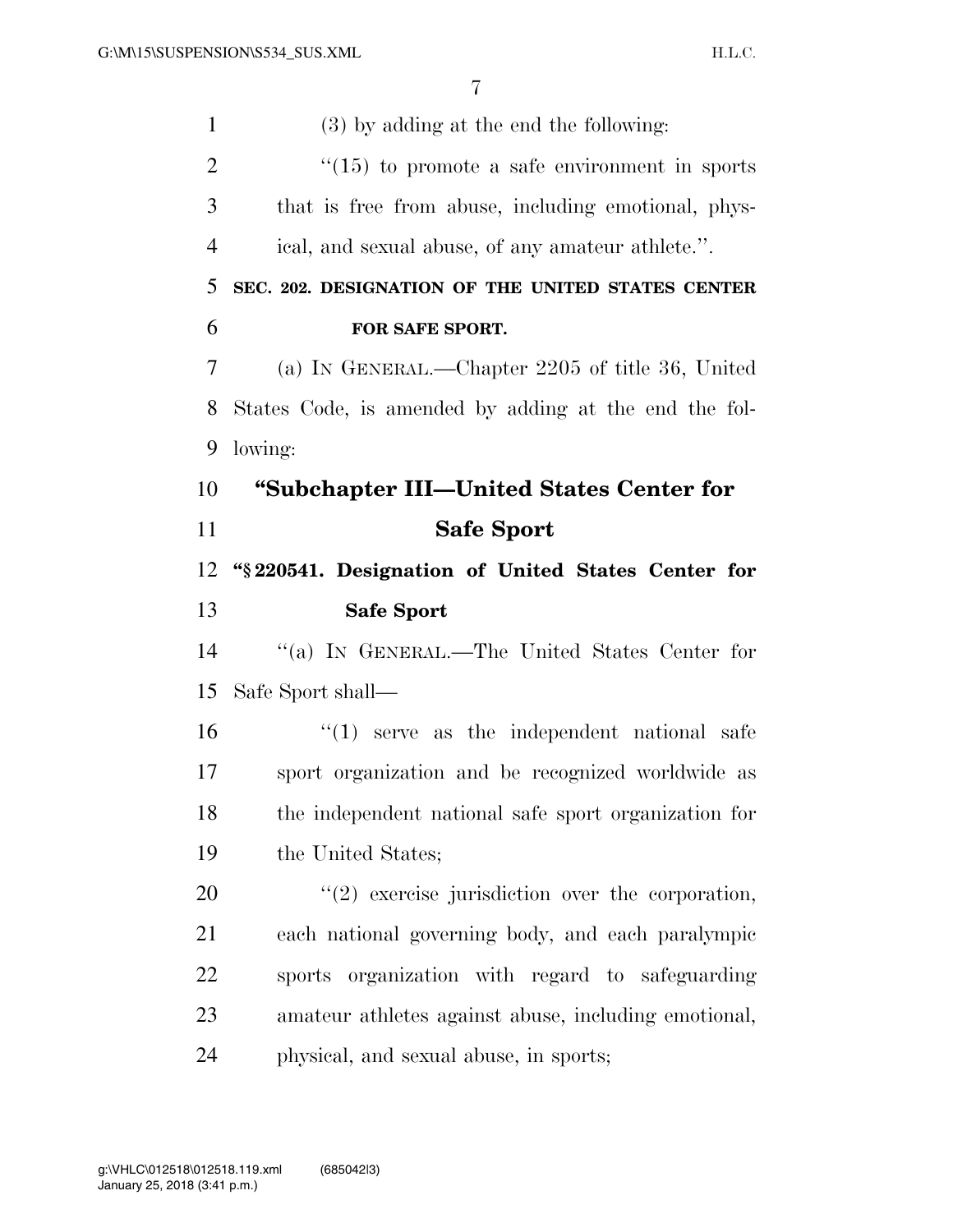| $\mathbf{1}$   | $\cdot\cdot$ (3) maintain an office for education and out-    |
|----------------|---------------------------------------------------------------|
| $\overline{2}$ | reach that shall develop training, oversight practices,       |
| 3              | policies, and procedures to prevent the abuse, includ-        |
| $\overline{4}$ | ing emotional, physical, and sexual abuse, of ama-            |
| 5              | teur athletes participating in amateur athletic activi-       |
| 6              | through national governing bodies<br>ties<br>and              |
| 7              | paralympic sports organizations;                              |
| 8              | $\cdot$ (4) maintain an office for response and resolu-       |
| 9              | tion that shall establish mechanisms that allow for           |
| 10             | the reporting, investigation, and resolution, pursuant        |
| 11             | to subsection (c), of alleged sexual abuse in violation       |
| 12             | of the Center's policies and procedures; and                  |
| 13             | $\cdot\cdot$ (5) ensure that the mechanisms under para-       |
| 14             | graph (4) provide fair notice and an opportunity to           |
| 15             | be heard and protect the privacy and safety of com-           |
| 16             | plainants.                                                    |
| 17             | "(b) POLICIES AND PROCEDURES.—The policies and                |
|                | 18 procedures developed under subsection $(a)(3)$ shall apply |
| 19             | as though they were incorporated in and made a part of        |
| 20             | section 220524 of this title.                                 |
| 21             | "(c) BINDING ARBITRATION.-                                    |
| 22             | "(1) IN GENERAL.—The Center may, in its dis-                  |
| 23             | cretion, utilize a neutral arbitration body and de-           |
| 24             | velop policies and procedures to resolve allegations of       |

sexual abuse within its jurisdiction to determine the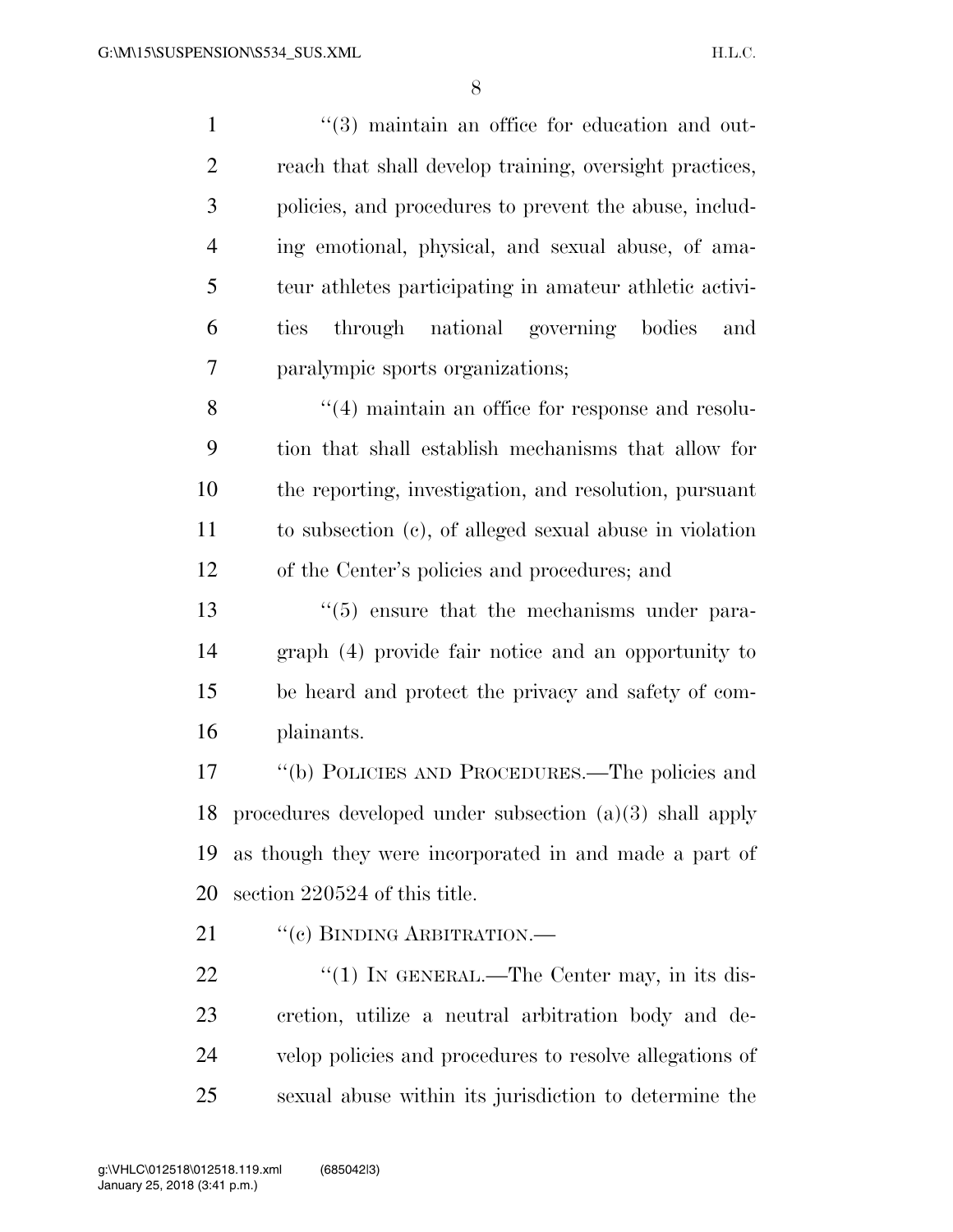opportunity of any amateur athlete, coach, trainer, manager, administrator, or official, who is the sub- ject of such an allegation, to participate in amateur athletic competition.

 ''(2) PRESERVATION OF RIGHTS.—Nothing in this section shall be construed as altering, super- seding, or otherwise affecting the right of an indi- vidual within the Center's jurisdiction to pursue civil remedies through the courts for personal injuries arising from abuse in violation of the Center's poli- cies and procedures, nor shall the Center condition the participation of any such individual in a pro- ceeding described in paragraph (1) upon an agree-ment not to pursue such civil remedies.

15 "(d) LIMITATION ON LIABILITY.—

16 "(1) IN GENERAL.—Except as provided in para- graph (2), an applicable entity shall not be liable for damages in any civil action for defamation, libel, slander, or damage to reputation arising out of any action or communication, if the action arises from the execution of the responsibilities or functions de- scribed in this section, section 220542, or section 220543.

24 "(2) EXCEPTION.—Paragraph (1) shall not apply in any action in which an applicable entity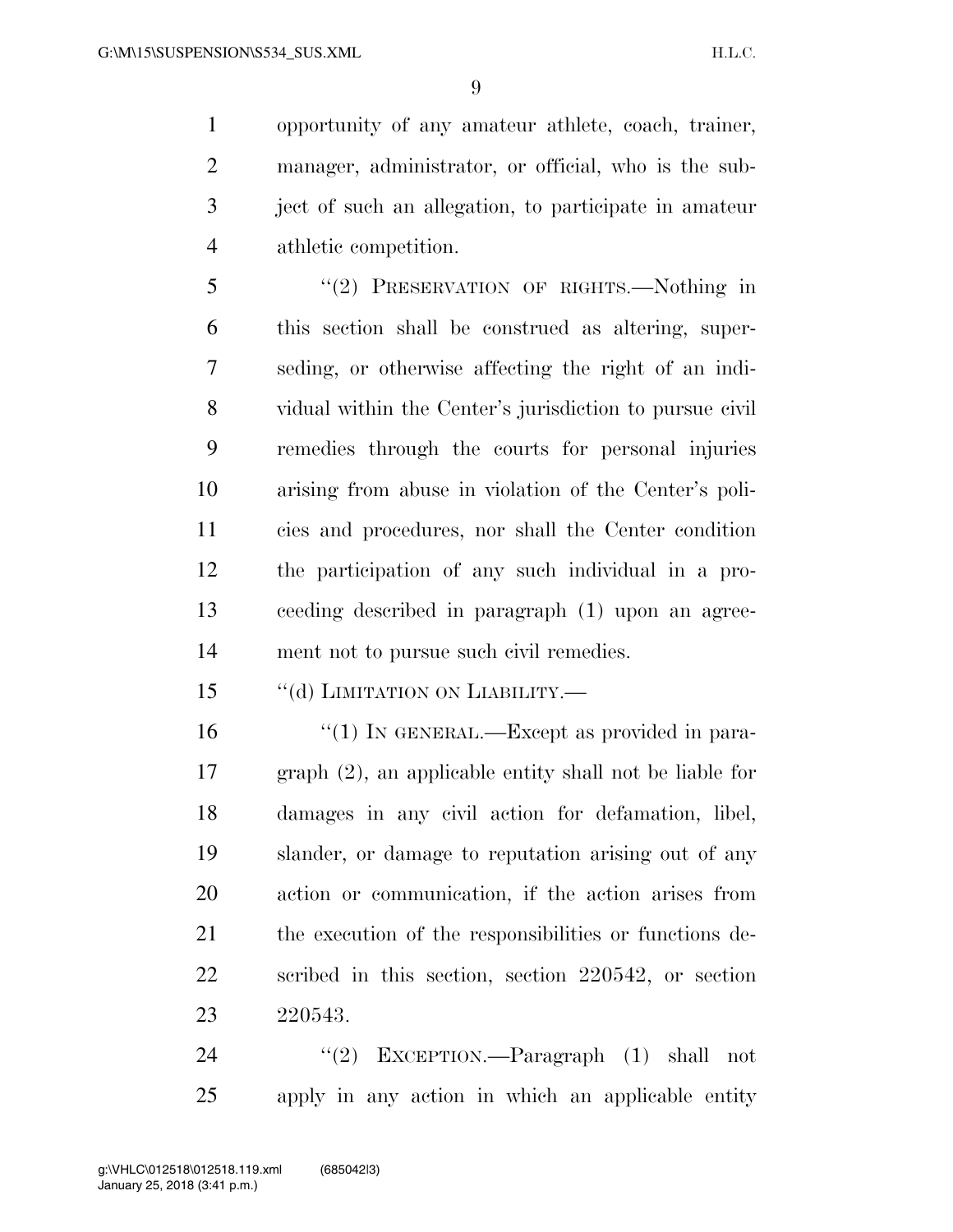| $\mathbf{1}$   | acted with actual malice, or provided information or  |
|----------------|-------------------------------------------------------|
| $\overline{2}$ | took action not pursuant to this section, section     |
| 3              | 220542, or section 220543.                            |
| $\overline{4}$ | "(3) DEFINITION OF APPLICABLE ENTITY.—In              |
| 5              | this subsection, the term 'applicable entity' means—  |
| 6              | $\lq\lq$ the Center;                                  |
| 7              | $\lq\lq (B)$ a national governing body;               |
| 8              | "(C) a paralympic sports organization;                |
| 9              | "(D) an amateur sports organization or                |
| 10             | other person sanctioned by a national governing       |
| 11             | body under section 220525;                            |
| 12             | $\lq\lq(E)$ an amateur sports organization re-        |
| 13             | porting under section 220530;                         |
| 14             | "(F) any officer, employee, agent, or mem-            |
| 15             | ber of an entity described in subparagraph $(A)$ ,    |
| 16             | (B), (C), (D), or (E); and                            |
| 17             | $\lq\lq(G)$ any individual participating in a pro-    |
| 18             | ceeding pursuant to this section.                     |
| 19             | "§ 220542. Additional duties.                         |
| 20             | "(a) IN GENERAL.—The Center shall—                    |
| 21             | "(1) develop training, oversight practices, poli-     |
| 22             | cies, and procedures for implementation by a na-      |
| 23             | tional governing body or paralympic sports organiza-  |
| 24             | tion to prevent the abuse, including emotional, phys- |
| 25             | ical, and sexual abuse, of any amateur athlete; and   |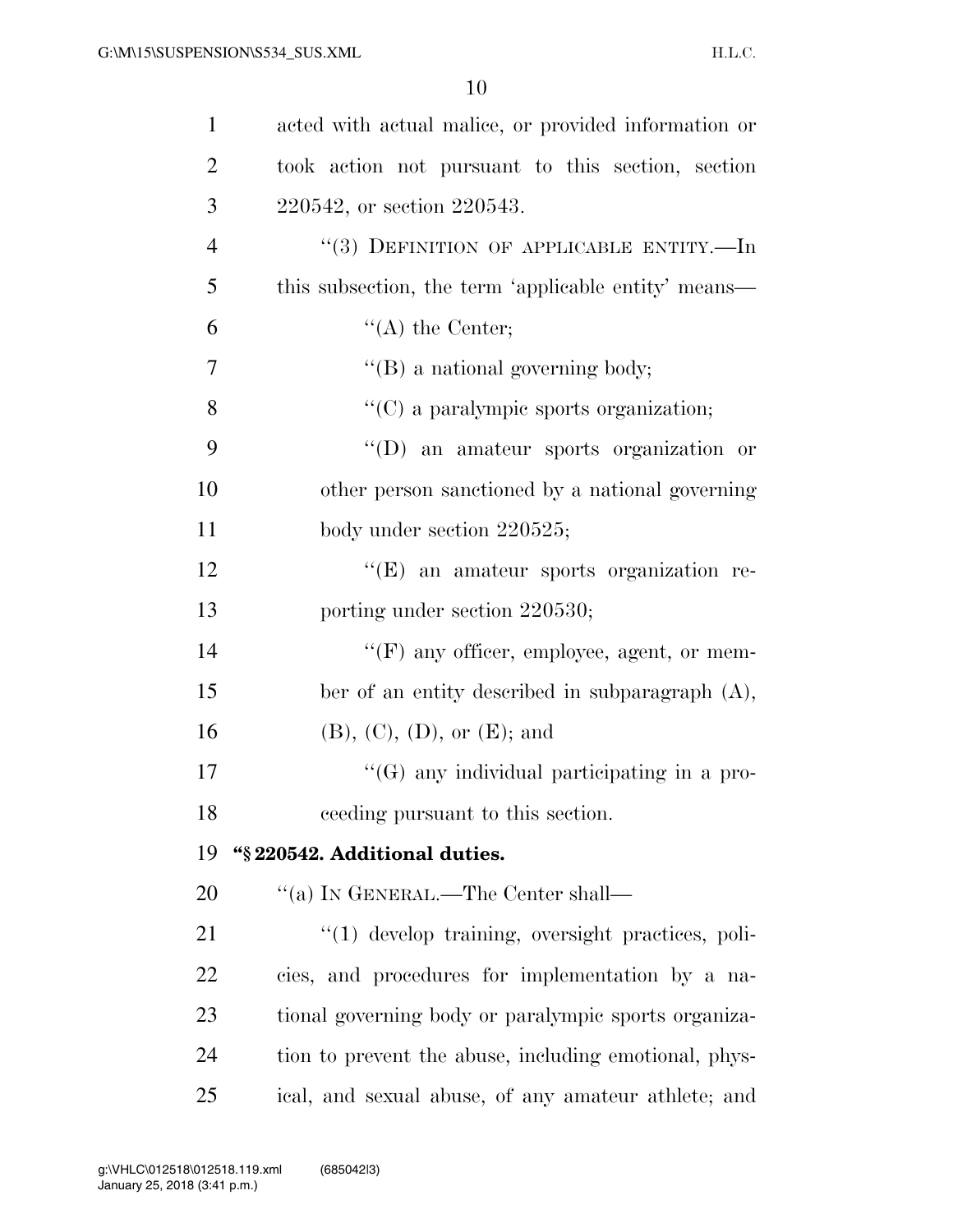| $\lq(2)$ include in the policies and procedures de- |
|-----------------------------------------------------|
| veloped under section $220541(a)(3)$ —              |

 $\langle (A) \rangle$  a requirement that all adult members of a national governing body, a paralympic sports organization, or a facility under the ju- risdiction of a national governing body or paralympic sports organization, and all adults authorized by such members to interact with an amateur athlete, report immediately any allega- tion of child abuse of an amateur athlete who is a minor to—

12 ''(i) the Center, whenever such mem- bers or adults learn of facts leading them to suspect reasonably that an amateur ath- lete who is a minor has suffered an inci-dent of child abuse; and

17  $\frac{1}{10}$  law enforcement consistent with section 226 of the Victims of Child Abuse 19 Act of 1990 (34 U.S.C. 20341);

20 "'(B) a mechanism, approved by a trained expert on child abuse, that allows a complainant to report easily an incident of child abuse to the Center, a national governing body, law enforce- ment authorities, or other appropriate authori-ties;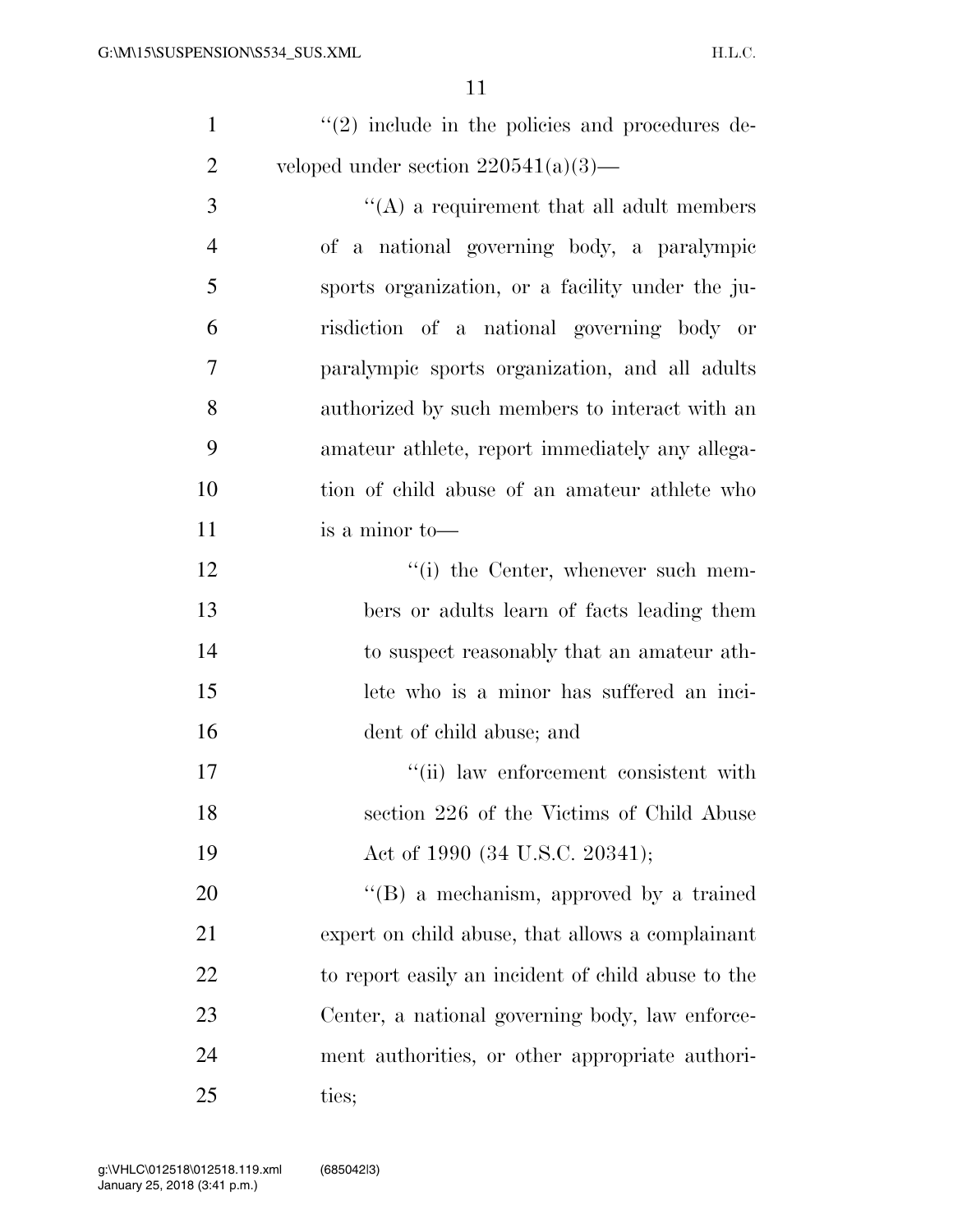$\cdot$  (C) reasonable procedures to limit one-on- one interactions between an amateur athlete who is a minor and an adult (who is not the mi- nor's legal guardian) at a facility under the ju- risdiction of a national governing body or paralympic sports organization without being in an observable and interruptible distance from another adult, except under emergency cir- cumstances;  $\langle f'(D) \rangle$  procedures to prohibit retaliation, by

 any national governing body or paralympic sports organization, against any individual who makes a report under subparagraph (A) or sub-paragraph (B);

15 "(E) oversight procedures, including reg- ular and random audits conducted by subject matter experts unaffiliated with, and inde- pendent of, a national governing body or a paralympic sports organization of each national governing body and paralympic sports organiza- tion to ensure that policies and procedures de- veloped under that section are followed correctly and that consistent training is offered and given to all adult members who are in regular contact with amateur athletes who are minors,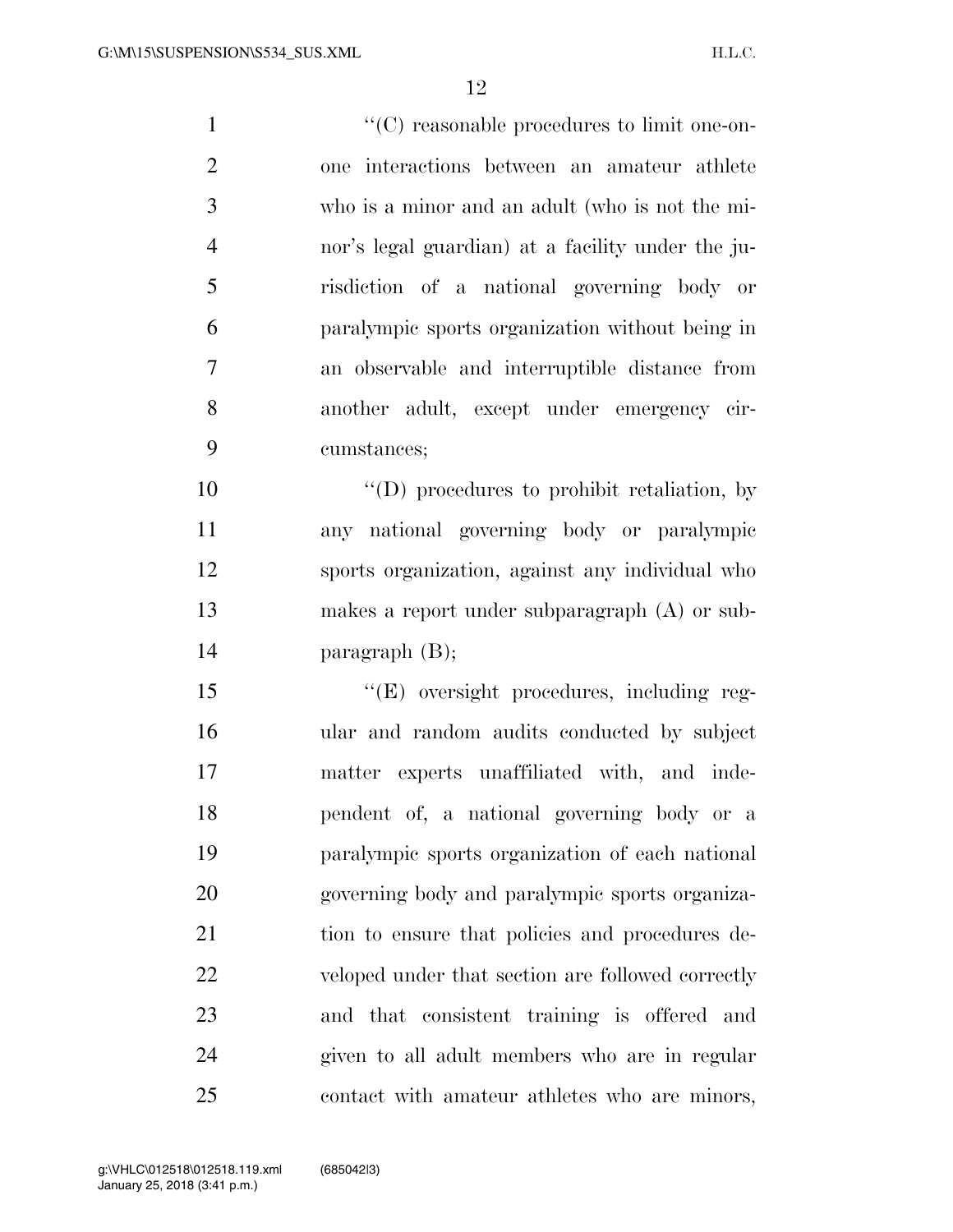| $\mathbf{1}$   | and subject to parental consent, to members                |
|----------------|------------------------------------------------------------|
| $\overline{2}$ | who are minors, regarding prevention of child              |
| 3              | abuse; and                                                 |
| $\overline{4}$ | $\lq\lq(F)$ a mechanism by which a national                |
| 5              | governing body or paralympic sports organiza-              |
| 6              | tion can-                                                  |
| 7              | "(i) share confidentially a report of                      |
| 8              | suspected child abuse of an amateur ath-                   |
| 9              | lete who is a minor by a member of a na-                   |
| 10             | tional governing body or paralympic sports                 |
| 11             | organization, or an adult authorized by a                  |
| 12             | national governing body, paralympic sports                 |
| 13             | organization, or an amateur sports organi-                 |
| 14             | zation to interact with an amateur athlete                 |
| 15             | who is a minor, with the Center, which in                  |
| 16             | turn, may share with relevant national gov-                |
| 17             | erning bodies, paralympic sports organiza-                 |
| 18             | tions, and other entities; and                             |
| 19             | "(ii) withhold providing to an adult                       |
| 20             | who is the subject of an allegation of child               |
| 21             | abuse authority to interact with an ama-                   |
| 22             | teur athlete who is a minor until the reso-                |
| 23             | lution of such allegation.                                 |
| 24             | "(b) RULE OF CONSTRUCTION.—Nothing in this sec-            |
| 25             | tion shall be construed to limit the ability of a national |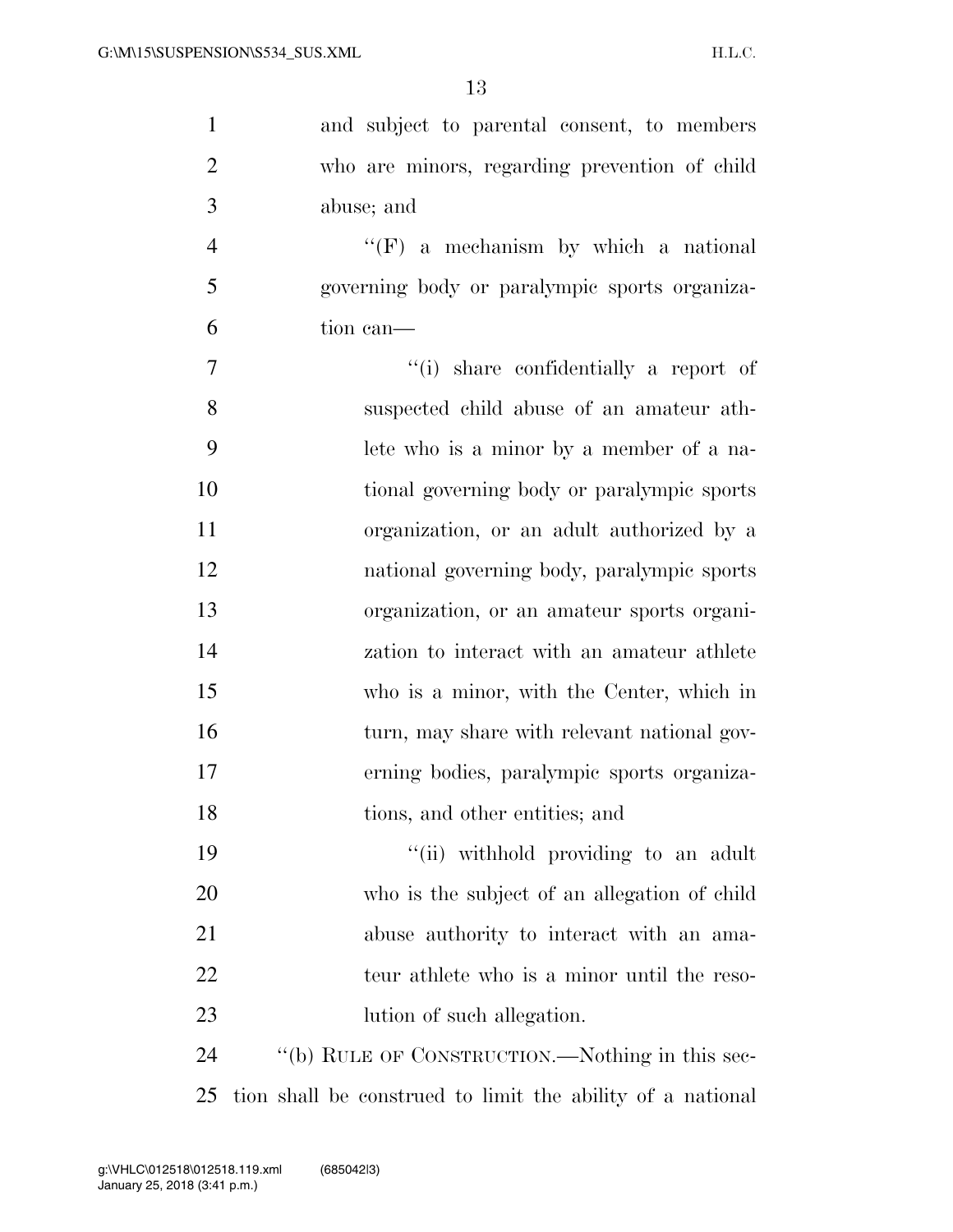governing body or paralympic sports organization to im- pose an interim measure to prevent an individual who is the subject of an allegation of sexual abuse from inter- acting with an amateur athlete prior to the Center exer-cising its jurisdiction over a matter.

### **''§ 220543. Records, audits, and reports**

 ''(a) RECORDS.—The Center shall keep correct and complete records of account.

 ''(b) REPORT.—The Center shall submit an annual report to Congress, including—

 $\frac{11}{11}$  ''(1) an audit conducted and submitted in ac-cordance with section 10101; and

 $\frac{13}{2}$  ''(2) a description of the activities of the Cen-ter.''.

 (b) CONFORMING AMENDMENT.—Section 220501(b) of title 36, United States Code, is amended—

 (1) by redesignating paragraphs (4) through (8) as paragraphs (6) through (10), respectively; and

 (2) by inserting after paragraph (3), the fol-lowing:

22 ''(4) 'Center' means the United States Center for Safe Sport designated under section 220541.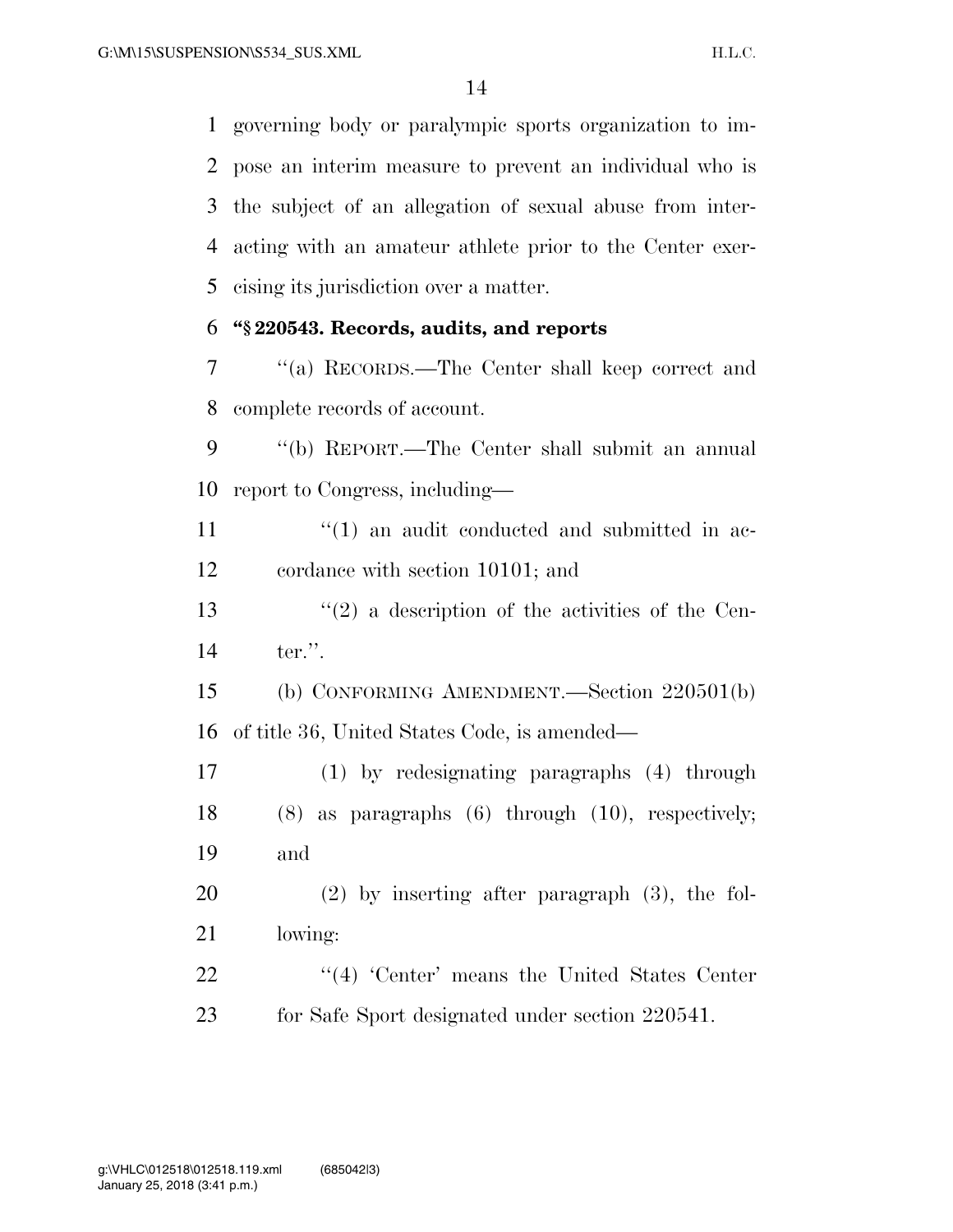| $\mathbf{1}$   | $\cdot\cdot$ (5) $\cdot\cdot$ child abuse' has the meaning given the                                                                    |
|----------------|-----------------------------------------------------------------------------------------------------------------------------------------|
| 2              | term in section 212 of the Victims of Child Abuse                                                                                       |
| 3              | Act of 1990 (34 U.S.C. 20302).".                                                                                                        |
| $\overline{4}$ | (c) TECHNICAL AMENDMENT.—The table of contents                                                                                          |
| 5              | of chapter 2205 of title 36, United States Code, is amend-                                                                              |
| 6              | ed by adding at the end the following:                                                                                                  |
|                | "SUBCHAPTER $III$ — UNITED STATES CENTER FOR SAFE SPORT                                                                                 |
|                | "220541. Designation of United States Center for Safe Sport.<br>"220542. Additional duties.<br>"220543. Records, audits, and reports.". |
| 7              | SEC. 203. ADDITIONAL REQUIREMENTS FOR GRANTING                                                                                          |
| 8              | SANCTIONS FOR AMATEUR ATHLETIC COM-                                                                                                     |
| 9              | PETITIONS.                                                                                                                              |
| 10             | Section $220525(b)(4)$ is amended—                                                                                                      |
| 11             | (1) in subparagraph $(E)$ , by striking "; and"                                                                                         |
| 12             | and inserting a semicolon;                                                                                                              |
| 13             | $(2)$ in subparagraph $(F)$ , by striking the period                                                                                    |
| 14             | at the end and inserting "; and"; and                                                                                                   |
| 15             | (3) by adding at the end the following:                                                                                                 |
| 16             | $\lq\lq(G)$ the amateur sports organization or                                                                                          |
| 17             | person requesting sanction from a national gov-                                                                                         |
| 18             | erning body will implement and abide by the                                                                                             |
| 19             | policies and procedures to prevent the abuse,                                                                                           |
| 20             | including emotional, physical, and child abuse,                                                                                         |
| 21             | of amateur athletes participating in amateur                                                                                            |
| 22             | athletic activities applicable to such national                                                                                         |
| 23             | governing body.".                                                                                                                       |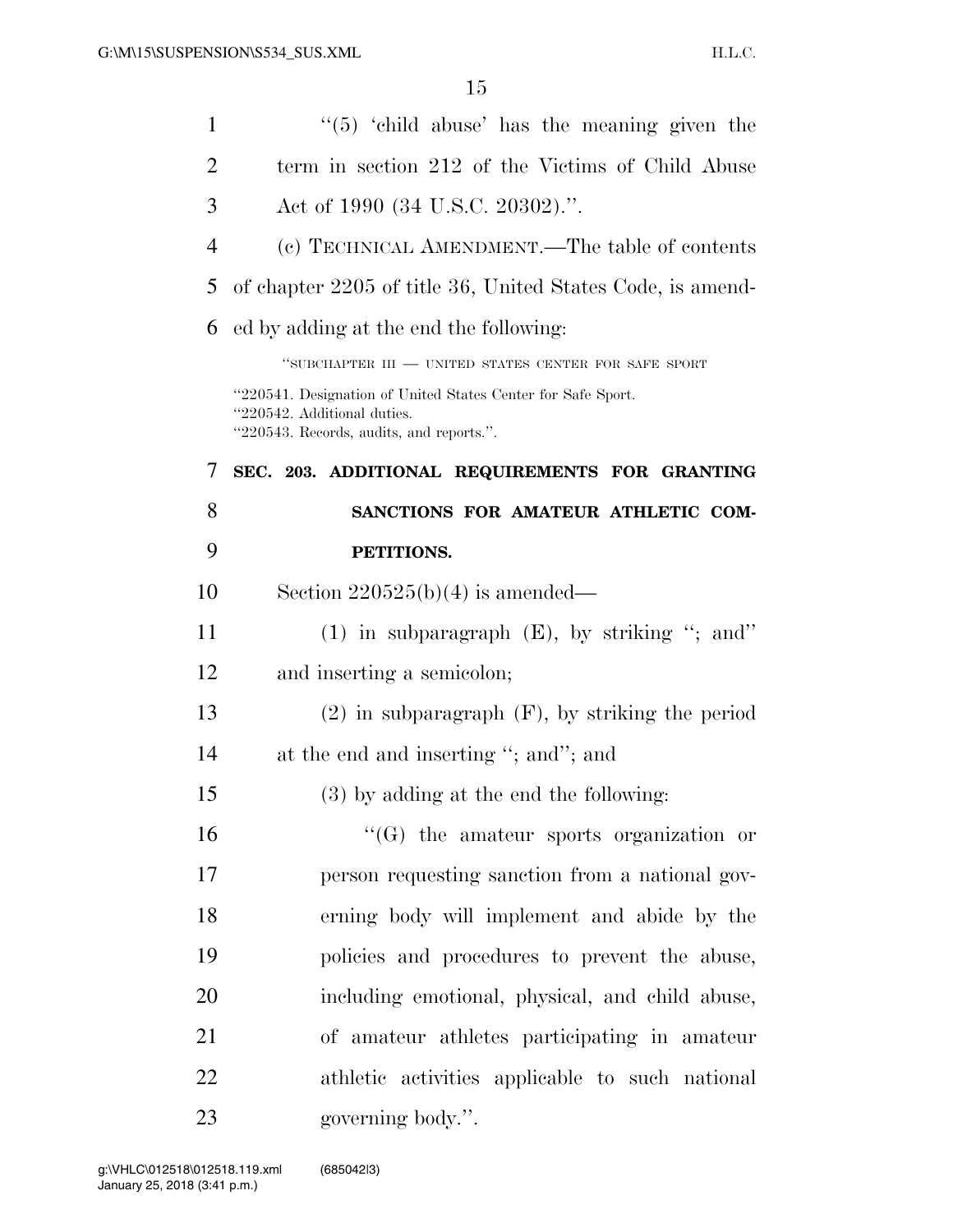# **SEC. 204. GENERAL REQUIREMENTS FOR YOUTH-SERVING AMATEUR SPORTS ORGANIZATIONS.**  (a) IN GENERAL.—Subchapter II of chapter 2205 of title 36, United States Code, is amended by adding at the end the following: **''§ 220530. Other amateur sports organizations**  ''(a) IN GENERAL.—An applicable amateur sports or- ganization shall—  $\mathcal{P}$  (1) comply with the reporting requirements of section 226 of the Victims of Child Abuse Act of 11 1990 (34 U.S.C. 20341); ''(2) establish reasonable procedures to limit one-on-one interactions between an amateur athlete who is a minor and an adult (who is not the minor's legal guardian) at a facility under the jurisdiction of the applicable amateur sports organization without being in an observable and interruptible distance from another adult, except under emergency cir- cumstances; 20  $\frac{4}{3}$  offer and provide consistent training to all adult members who are in regular contact with ama- teur athletes who are minors, and subject to paren- tal consent, to members who are minors, regarding prevention and reporting of child abuse to allow a complainant to report easily an incident of child

abuse to appropriate persons; and